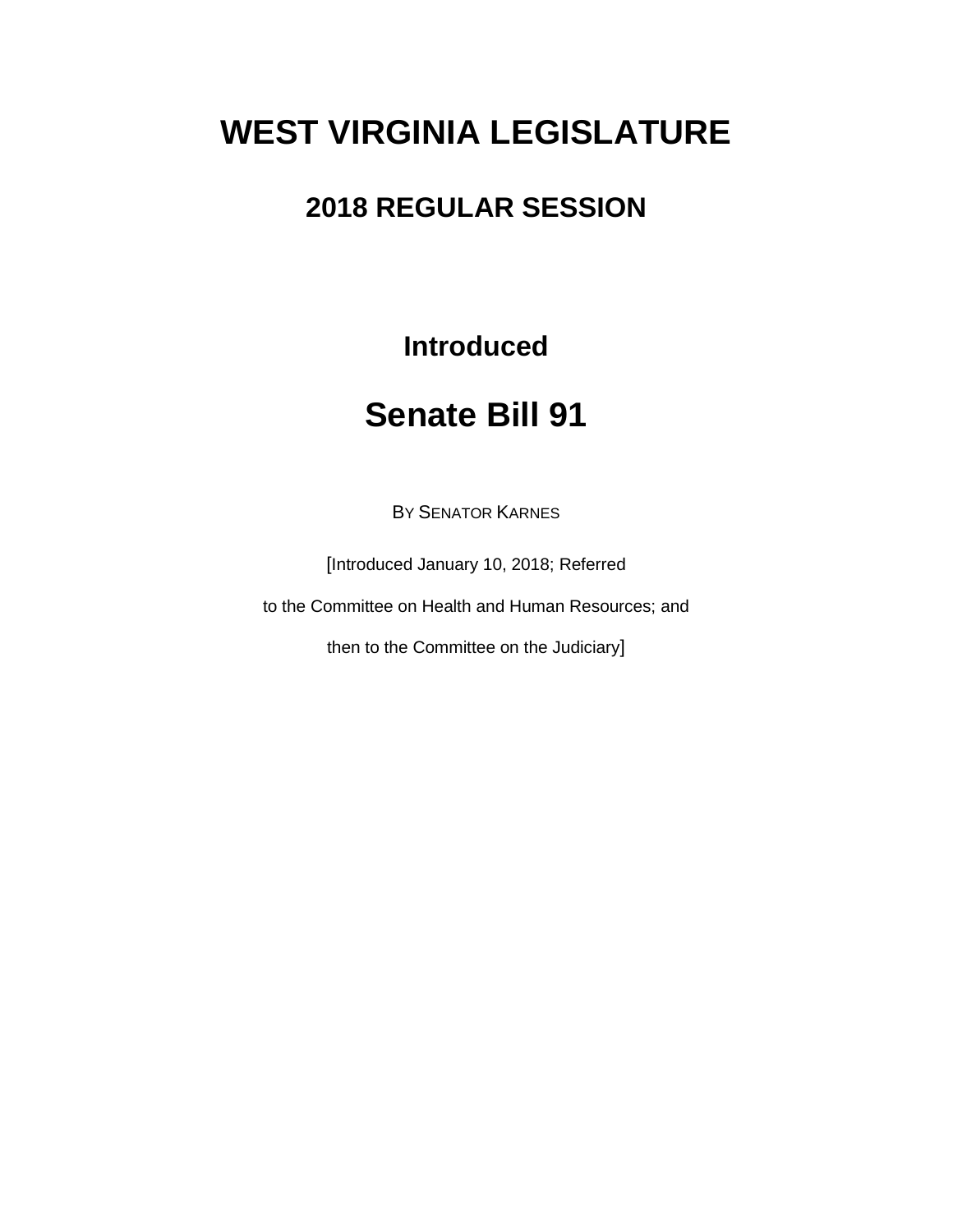| $\mathbf 1$    | A BILL to amend the Code of West Virginia, 1931, as amended, by adding thereto two new         |
|----------------|------------------------------------------------------------------------------------------------|
| 2              | sections, designated §33-42-9 and §33-42-10, all relating to the care of aborted fetuses;      |
| 3              | requiring medical facilities that provide abortions to administer anesthesia to an unborn      |
| $\overline{4}$ | fetus when aborted if it is older than seven weeks; requiring all available medical means      |
| 5              | to be used to preserve the life of a fetus if it is alive when aborted; and providing criminal |
| 6              | penalties.                                                                                     |

*Be it enacted by the Legislature of West Virginia:*

#### **ARTICLE 42. WOMEN'S ACCESS TO HEALTH CARE ACT.**

#### **§33-42-9. Requirement that certain medical facilities provide anesthesia to unborn babies who are aborted, when older than seven weeks.**

 (a) A facility that provides abortions is responsible for ensuring that anesthesia is administered to an unborn fetus who is aborted if it is older than seven weeks. The kind of anesthesia used and the method of administering the anesthesia shall conform to medical standards used in fetal surgery. (b) A facility or person violating this section is guilty of a misdemeanor and, upon conviction thereof, shall be fined not less than \$1,000 nor more than \$5,000 and, if an individual, confined in jail not less than six months nor more than one year, or both fined and confined. (c) Nothing contained in this section endorses, allows, permits or approves of any abortion. **§33-42-10. Requirement to preserve life when fetus aborted alive.** (a) If, during the course of an abortion procedure, a fetus is aborted alive, the facility in

which the abortion is performed and all individuals directly involved in performing the abortion

- shall use all available medical means to preserve, promote and maintain the life of the fetus.
- (b) A person who violates the provisions of this section is guilty of a felony and, upon
- conviction thereof, shall be fined not less than \$1,000 nor more than \$5,000 or confined in a state
- correctional facility for not less than one nor more than three years, or both fined and confined.
- (c) Nothing in this section endorses, allows, permits or approves of any abortion.